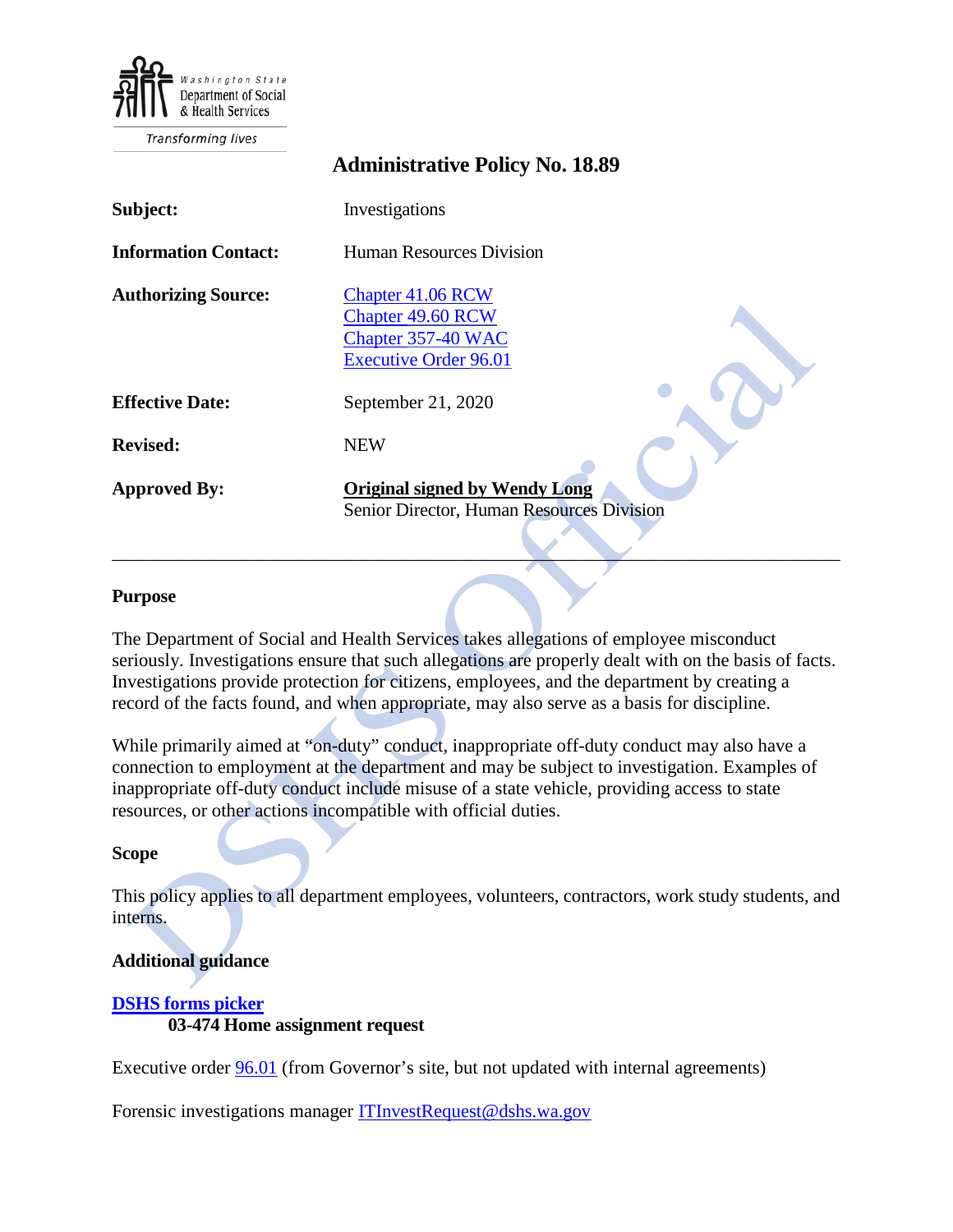# [IPOCS](http://hrd.dshs.wa.lcl/Managers/Investigations/EIMS%20Points%20of%20Contact.docx)

## **Definitions**

**Appointing authority:** Exempt management positions to whom the department secretary has delegated authority to take personnel actions, as authorized in [administrative policy 4.05,](http://one.dshs.wa.lcl/Policies/Administrative/DSHS-AP-04-05.pdf) delegation of authority – personnel actions.

**Civil rights investigation:** Investigations into alleged violations of Section A of [administrative](http://one.dshs.wa.lcl/Policies/Administrative/DSHS-AP-18-66.pdf)  [policy 18.66,](http://one.dshs.wa.lcl/Policies/Administrative/DSHS-AP-18-66.pdf) discrimination, harassment and other inappropriate behaviors, which are conducted by or under the direction of the HRD employee investigations unit*.*

**Criminal allegation:** An allegation of misconduct that includes misuse of state funds or materials, a violation of local, state or federal law, or a conflict of interest. The definitions contained in the governor's [executive order 96.01](https://www.governor.wa.gov/sites/default/files/exe_order/eo_96-01.pdf) provide clarity.

**HRD representative:** Human resources division staff assigned as the primary HR resource to the functional unit led by an appointing authority.

**Intake:** Communications with individuals and a review of relevant information as a part of or following receipt of a complaint, designed to determine whether an investigation is necessary. Information gathered during intake, including witness statements, may be incorporated into an investigation.

**Investigation:** The process of gathering and documenting information related to a specific allegation or set of allegations. An investigation results in a summary report for use by management to determine the appropriate action.

**Major administrative investigation:** Non-criminal cases which the appointing authority, as outlined in the governor's [executive order 96.01,](https://www.governor.wa.gov/sites/default/files/exe_order/eo_96-01.pdf) must consult with Washington State Patrol (WSP) to determine who will handle the administrative investigation. These include all cases involving allegations of either physical abuse, sexual abuse, or both, by a department employee, and those cases where the appointing authority believes that if the facts as alleged were true, the sanction would likely be a demotion or termination. Situations where the appointing authority is considering demotion or termination as part of a progressive discipline (where the employee has previously been disciplined at a lower level for similar behavior) do not require consultation with WSP. The definitions contained in the governor's [executive order 96.01](https://www.governor.wa.gov/sites/default/files/exe_order/eo_96-01.pdf) provide clarity.

**Misconduct:** Failure of an employee to adhere to standards expected in employment. These may include, but are not limited to failure to follow lawful supervisory direction, discrimination, harassment, ethics violations, and violations of department policy, collective bargaining agreements (CBA), and inappropriate behavior or performance issues.

**Outside investigative entity:** An organization, not controlled by the appointing authority, which has the legal authority to conduct an investigation into actions of a department employee.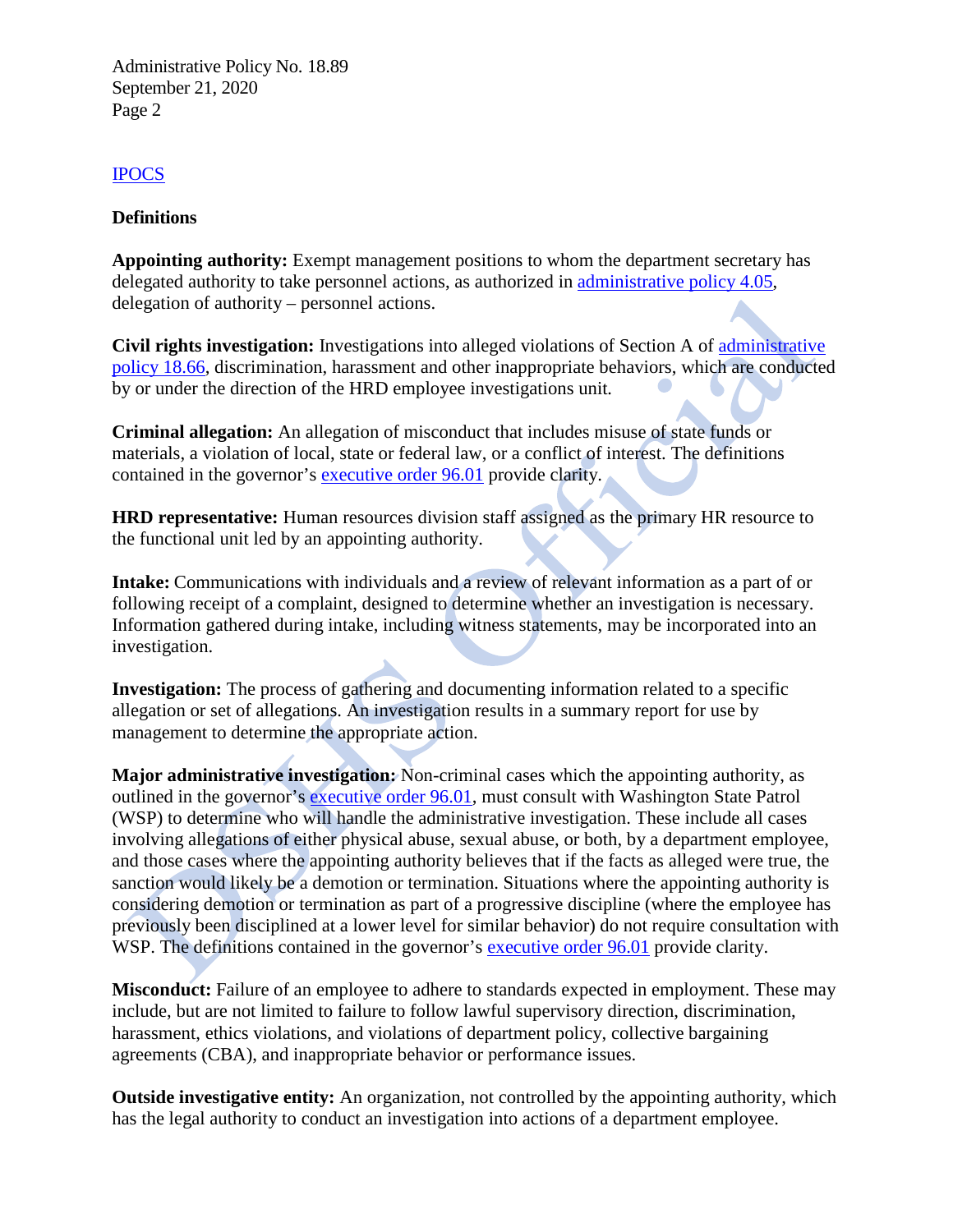Examples include, but are not limited to, law enforcement agencies, the executive ethics board, office of the state auditor, professional licensing authorities, etc.

**Retaliation:** A hardship, loss of benefits, or penalty imposed on an employee as punishment for reporting any allegation of misconduct, appearing as a witness in the investigation of a complaint, or for serving as an investigator.

## **Policy requirements**

- A. Intakes and investigations into allegations of employee misconduct will be carried out in a timely, professional, and responsible manner that protects employee rights and privacy as well as the integrity of department operations. Investigations will be conducted in accordance with applicable collective bargaining agreement requirements and may include, but are not limited to, informal fact-finding, acquiring signed statements from witnesses, a formal interview process, or other situation specific approaches as appropriate.
- B. Allegations of employee misconduct may come from other employees, volunteers, contractors, members of the public, or others doing business with the department.
	- 1. Employees observing or who become aware of potential misconduct must promptly report it to any supervisor in their chain of command, to an HRD representative, or to the HRD employee investigations unit. This report may be made orally or in writing.
	- 2. When supervisors or managers become aware of potential or alleged misconduct, within their chain of command, they must handle the issue in accordance with the direction provided by their appointing authority. Any allegation of misconduct which might potentially lead to an oral or written reprimand, suspension, reduction in pay, demotion, or dismissal must be promptly reported to the appropriate appointing authority.
	- 3. When supervisors or managers become aware of potential or alleged misconduct, outside of their chain of command, they must report the allegation to either the accused employee's supervisor, their appointing authority, or both.
		- a. Appointing authorities, managers, or supervisors must consult with their assigned HRD representative in determining the appropriate approach to the intake and whether an investigation is necessary.
	- In circumstances where there is more than one accused employee, alleged victim, or appointing authority, the affected appointing authorities will determine amongst themselves who will take the lead in the investigation to ensure the department does not have multiple investigations into the same set of circumstances, including across multiple divisions or administrations who are co-located. Where allegations involve employees, appointing authorities or employees from multiple agencies (example: Department of Children, Youth and Families) all affected department appointing authorities will report the allegations to the senior director of the human resources division, who will determine the investigative approach on behalf of the department.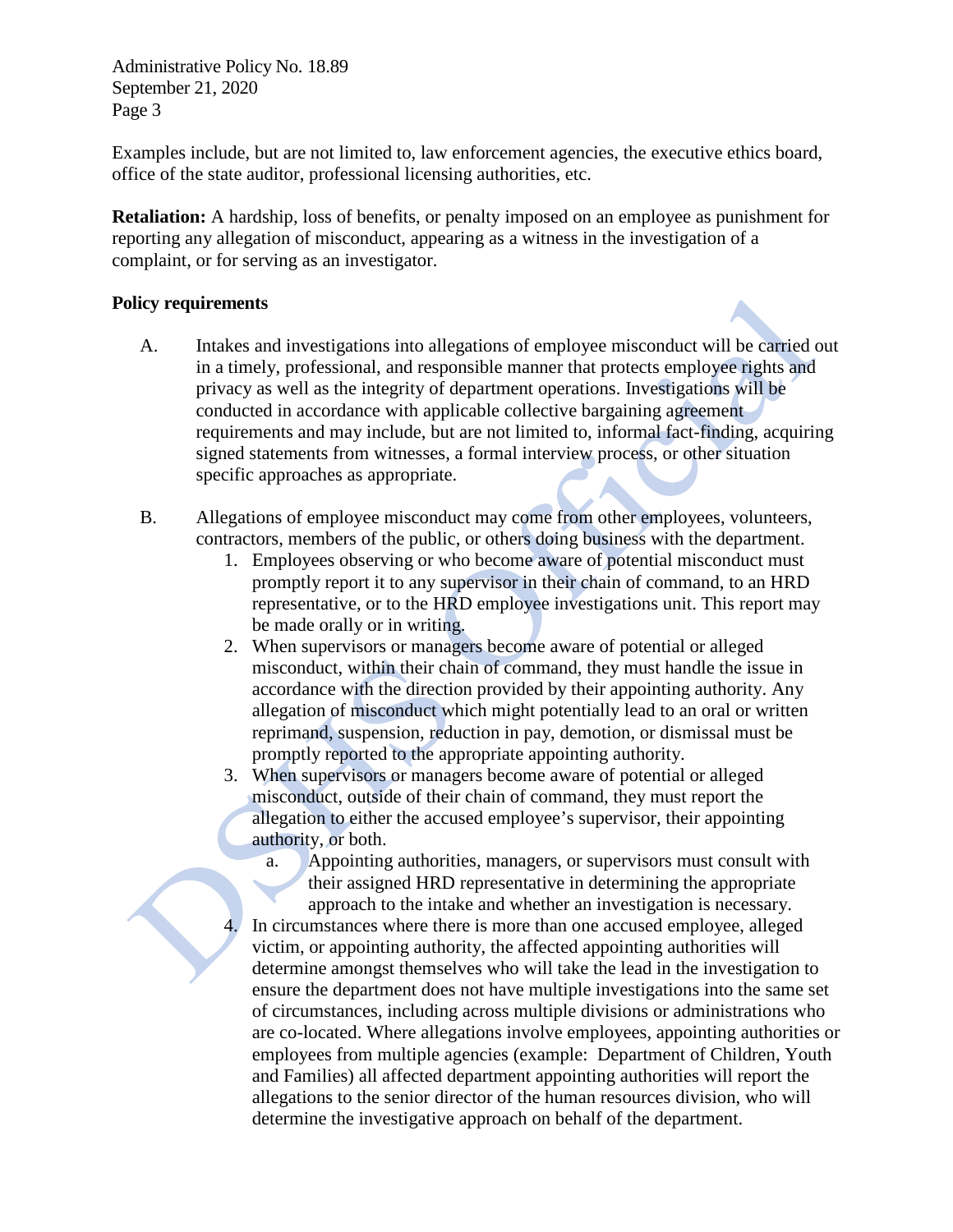- C. The employee investigation management system (EIMS), or successor system, is the official record of employee investigation activities within the department. Each appointing authority must, either personally or through a designee, ensure that relevant investigation information and documentation is appropriately entered into EIMS.
	- 1. This process is coordinated between administration [investigation points](http://hrd.dshs.wa.lcl/Managers/Investigations/EIMS%20Points%20of%20Contact.docx) of [contact](http://hrd.dshs.wa.lcl/Managers/Investigations/EIMS%20Points%20of%20Contact.docx) (IPOCs), the HRD employee investigations unit, and the technology services division.
	- 2. HRD employee investigations unit provides training on the use of the EIMS, and upon completion of the training, provides access to EIMS appropriate to the user's role.
- D. Intakes and investigations are conducted by or at the direction of appointing authorities, except in the circumstances outlined below.
	- 1. Some investigations may need to be conducted, by policy or law, by investigators outside of the control of the appointing authority. These include:
		- a. **Criminal allegations**: All allegations of potential criminal activity must be promptly reported by the appointing authority to local law enforcement or the Washington State Patrol, in accordance with executive order 96.01.
		- b. **Major administrative investigations**: All allegations meeting the definition of major administrative investigation must be promptly reported by the appointing authority to the Washington State Patrol, in accordance with [executive order 96.01,](https://www.governor.wa.gov/sites/default/files/exe_order/eo_96-01.pdf) unless the appointing authority determines they will perform the administrative investigation. In cases where the appointing authority carries out administrative investigations the completed investigation report may be reviewed by the WSP, upon request by the appointing authority.
		- c. **Civil rights investigations**: All allegations falling within section A.1.a, b, and c of [administrative policy 18.66,](http://one.dshs.wa.lcl/Policies/Administrative/DSHS-AP-18-66.pdf) must be promptly reported by the appointing authority to the HRD employee investigations unit for intake.
		- d. **Outside investigative entities**: External investigators sometimes require notification from the department or may independently initiate investigations into potential misconduct by department employees. When the appointing authority becomes aware of such allegations, reports and responses must be made in concert with applicable law. Examples include, but are not limited to:
			- i. Washington State Executive Ethics Board;
			- ii. Washington State Auditor;
			- iii. Child or adult protective services;
			- iv. Office of fraud and accountability, under authority of [administrative policy 4.09](http://one.dshs.wa.lcl/Policies/Administrative/DSHS-AP-04-09.pdf); and
			- v. Professional licensing authorities, such as the Department of Health, Nursing Commission.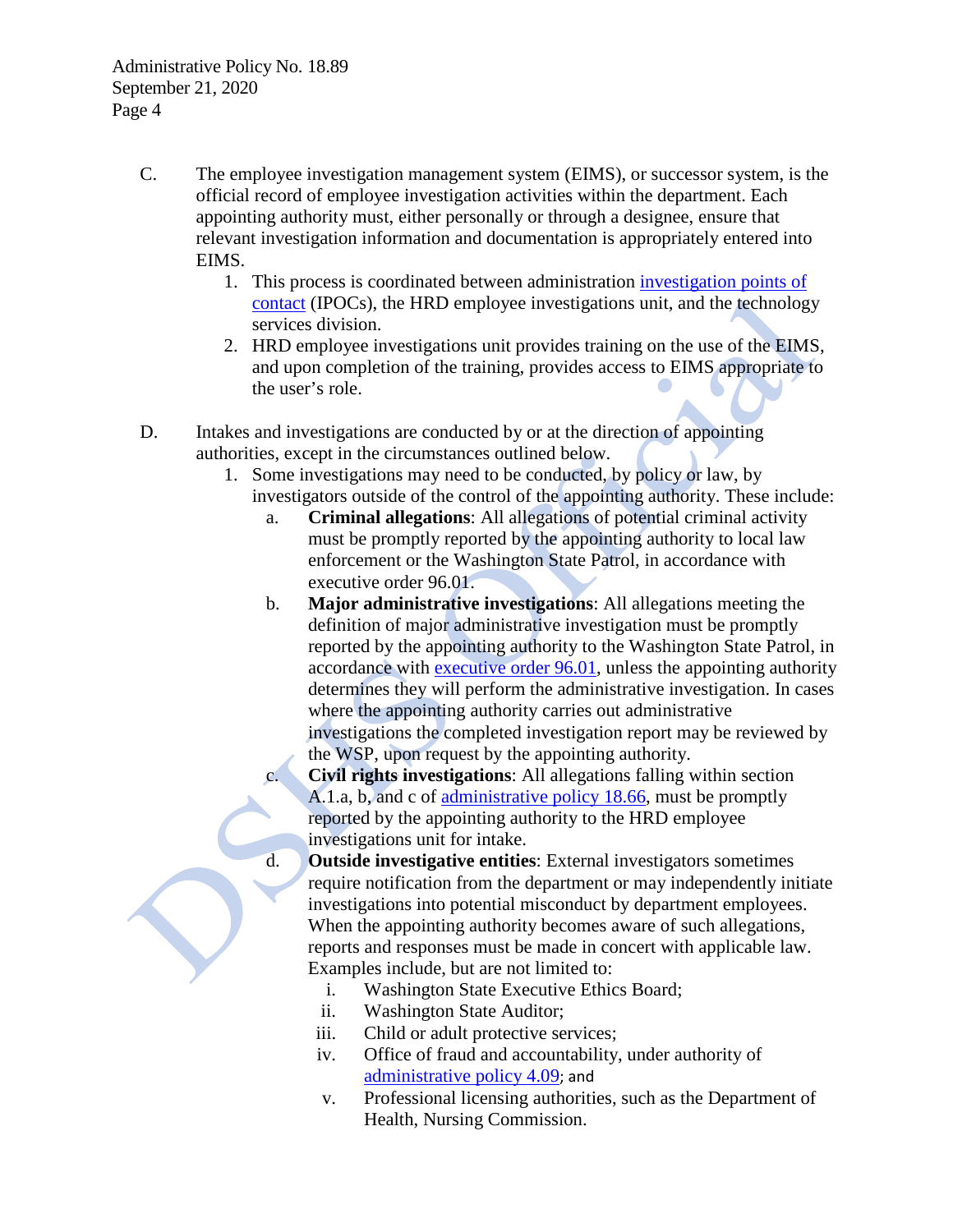- 2. The appointing authority, following receipt of the investigative report from an investigator as outlined in D.1. above, may choose to initiate further investigation or use the completed investigative report if it provides the information necessary for their use.
- 3. The appointing authority may, on occasion, decide to conduct a concurrent investigation while an outside investigation is under way. The appointing authority must consult with both the Washington State Patrol and their assigned HRD representative prior to implementing a concurrent investigation.
- 4. Intakes and investigations not included in Section D.1 are conducted under the direction of the appointing authority, after consultation with their assigned HRD representative.
	- a. HRD employee investigations unit provides training on the employee investigation process, which is the primary approach used for department investigations.
	- b. HRD employee investigations unit provides computer forensics investigation services for all employee investigations.
		- i. Only the HRD computer forensics investigations manager and other identified positions within the department that are specifically identified and equipped to handle computer forensics will provide computer forensics services. Local IT, technology services division and enterprise technology must go through either the HRD computer forensics investigations manager or their administration specific contact.
		- ii. The appointing authority must request these services through the computer forensics investigation manager by emailing [ITInvestRequest@dshs.wa.gov.](mailto:ITInvestRequest@dshs.wa.gov)
- E. An employee may be reassigned other duties and possibly to another location during the course of an intake, investigation, or both, if the employee's appointing authority determines the reassignment is necessary.
	- 1. Reassignments must include consultation with the assigned HRD representative.
	- 2. The appointing authority must ensure the alternate assignment is noted in EIMS.

F. Upon approval from the department's human resources division (HRD) senior director, an employee may be assigned to home during the course of an intake, investigation or both.

- 1. Prior to placing an employee on home assignment the appointing authority must request authorization by submitting the form 03-474 home assignment request to the department's HRD senior director.
	- a. If there is a need for immediate home assignment due to safety and security issues, the appointing authority may assign the employee to home for up to 48 hours pending notification and review by the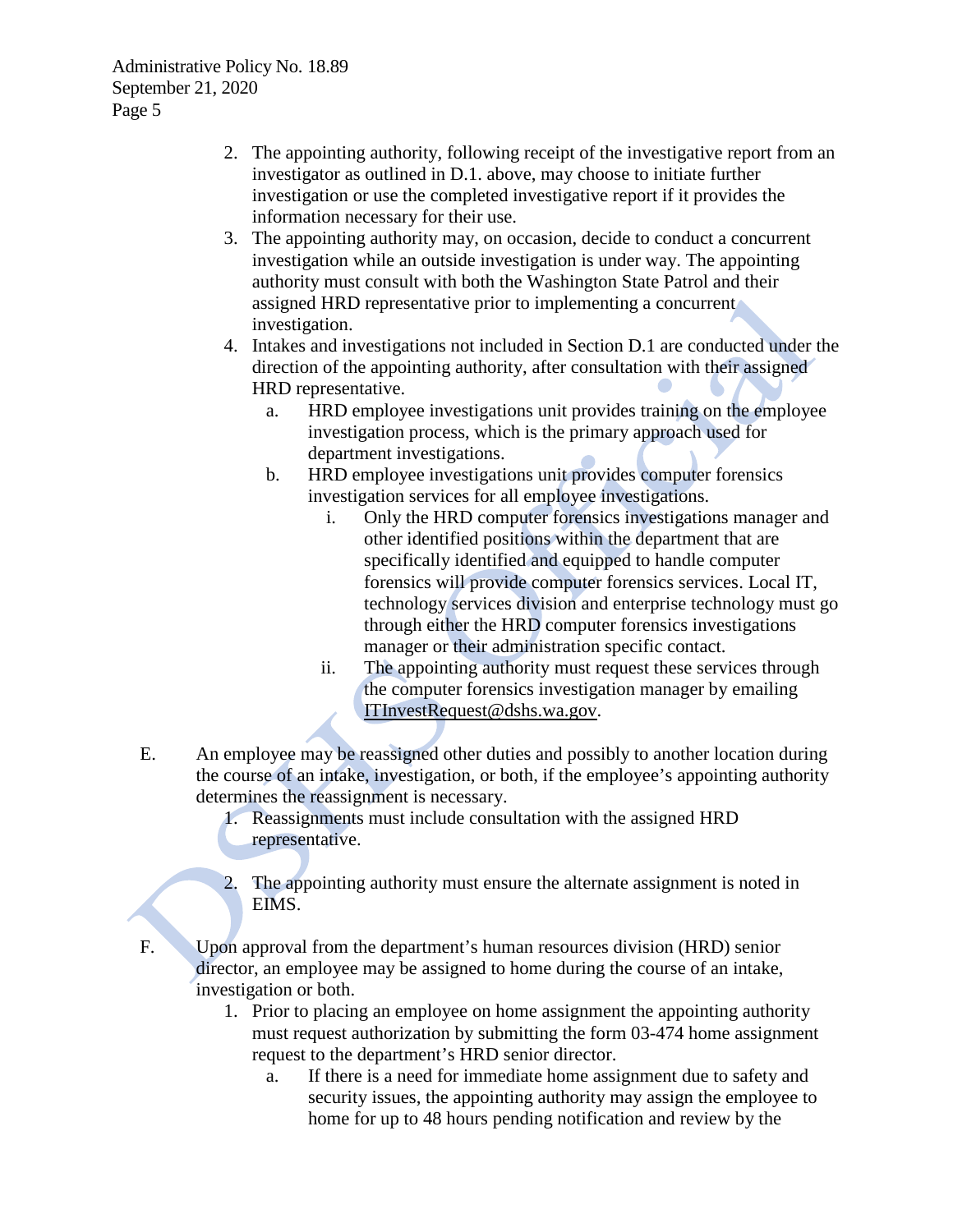> department's HRD senior director, or in the senior director's absence, the department's chief of staff.

- 2. The employee may receive verbal notice of the home assignment.
	- a. If the home assignment extends beyond 48 hours, the employee must receive written confirmation of the home assignment within five working days.
- 3. The start and end date of the home assignment must be entered into the human resource management system and the appointing authority must ensure the home assignment is noted in EIMS.
- G. Witnesses are expected to cooperate and provide complete and truthful information if asked to participate in an intake or investigation. During the intake or investigation process, employees or witnesses must not discuss or share information pertaining to the investigation with anyone inside or outside the department except when seeking legal or union counsel, or when complying with court orders, external investigators, or law enforcement.
- H. Appointing authorities and investigators will make every effort to maintain confidentiality, though information may be shared on a "need-to-know" basis during an intake or investigation with HRD staff, the chain of command, law enforcement, or others similarly situated.
- I. Investigation records and the investigation report are subject to records retention and public disclosure laws.
- J. During and after an investigation, the subject of the investigation has a right to request the status and outcome from the appointing authority. Examples of a status update include interviews are still being conducted, investigation report is being drafted, waiting for analysis of data, and so forth. At the conclusion of any investigation where the appointing authority elects to not take disciplinary action, the employee will be provided with a notification that the investigation is complete and no discipline will be imposed. Appointing authorities should consult with their HR manager if they have questions on the appropriate response to a specific status or outcome request.
- K. Employees must not engage in any form of retaliation against anyone who has made a report of misconduct or anyone who participates in an intake or investigation. Actions that do NOT violate this policy include the appropriate exercise of supervisory responsibilities. These responsibilities include, but are not limited to:
	- 1. Providing direction or feedback about an employee's job performance and behavior;
	- 2. Monitoring and follow-up actions on job performance; and
	- 3. Guidance to change or adjust job priorities.